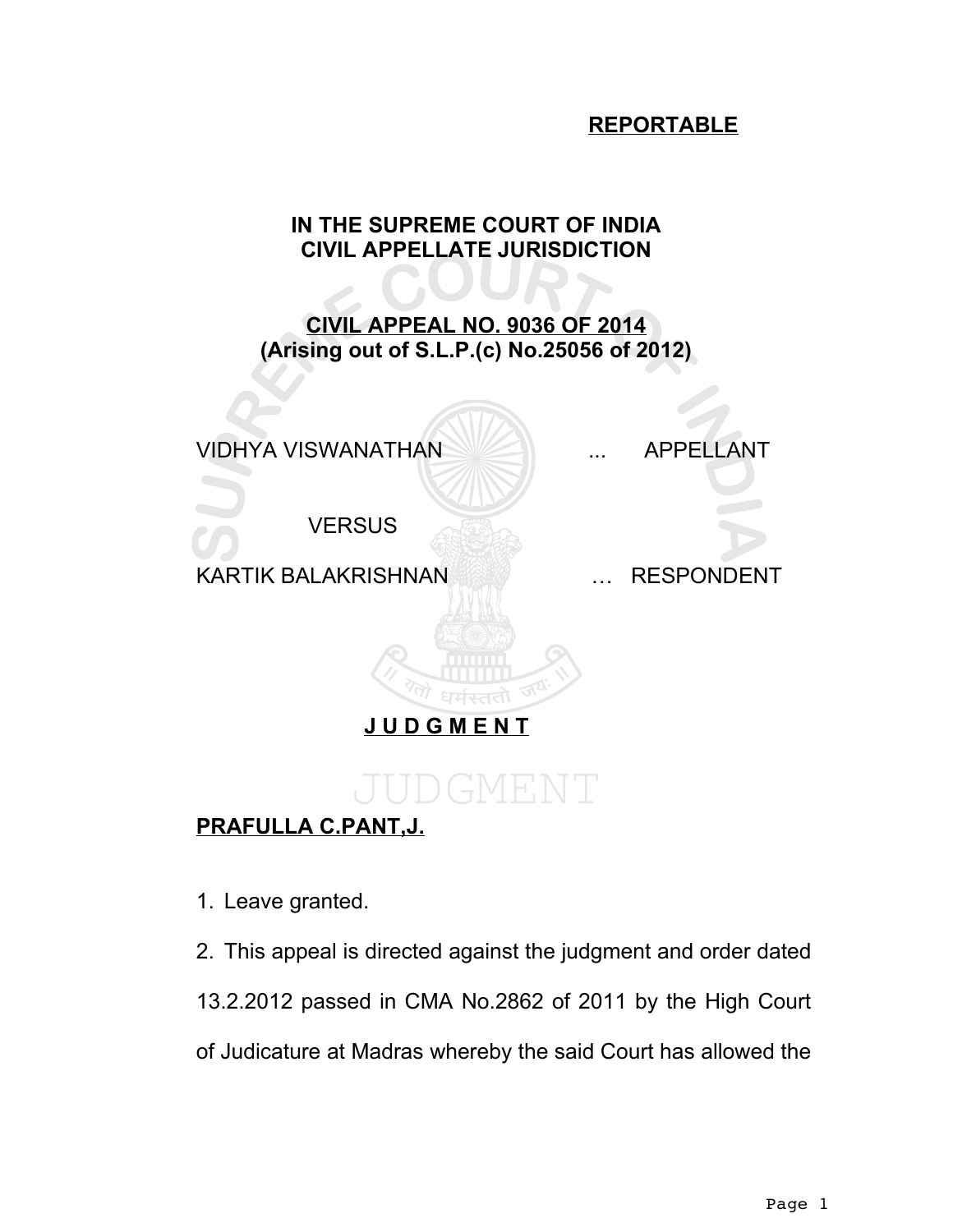appeal filed by the husband under Section 19 of Family Courts Act, 1986, and dissolved the marriage between the parties.

3. Brief facts of the case are that the appellant, Vidhya Viswanathan got married to the respondent, Karthik Balakrishnan on 6.4.2005 in Chennai following the Hindu rites. After the marriage, the couple went to London where the respondent (husband) was working, and they lived there for some eight months. In December, 2005, the appellant and the respondent came back to India. However, the appellant went back to England all alone, and his wife did not go there though her husband had purchased a return ticket for her. On 13.9.2008, the husband filed a petition under Section 13 (1) (ia) of the Hindu Marriage Act, 1955 for dissolution of marriage. It is pleaded by the respondent (husband) that while the appellant was with him in London, she used to insult him. It is alleged by him that at times she used to get violent and hysterical. The husband further pleaded that even after his best efforts, the appellant did not allow him to consummate the marriage. It is further stated that in November, 2005 i.e. about seven months after the marriage the wife ( the present appellant) fell sick, and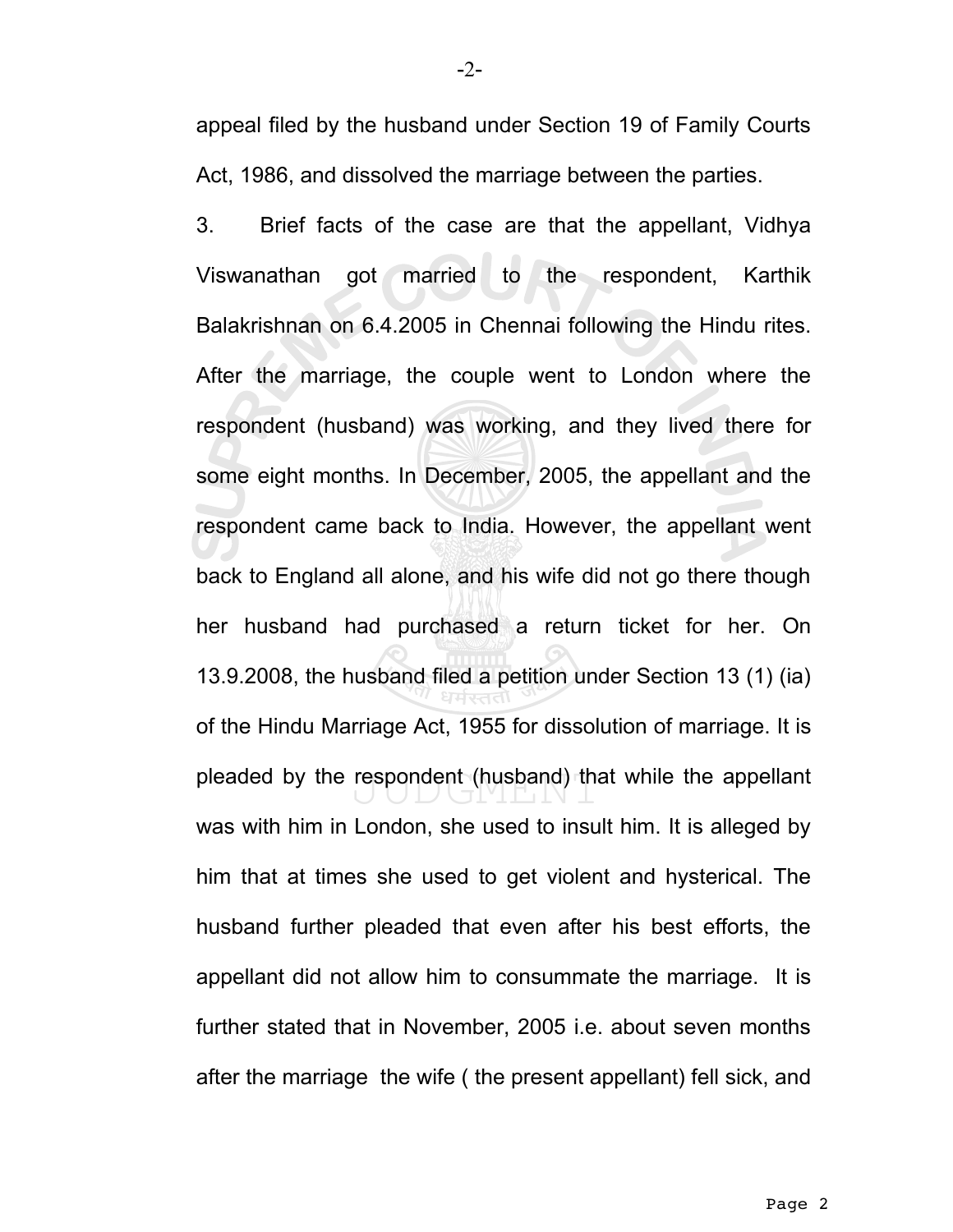she was taken to a Medical Specialist who diagnosed that she was suffering from tuberculosis. According to the husband, he provided the best possible treatment to his wife. After the couple came back to India in December, 2005, the wife stayed back in Chennai and continued her treatment. It is alleged by the present respondent (husband) that his wife used to send him e-mails which were derogatory and in bad taste. It is also alleged by the respondent that his wife refused to join his company even after his best efforts. With the above pleadings, the present respondent filed a petition for divorce before the Family Court, Chennai on the ground of cruelty.

4. The appellant contested the divorce petition, and filed her written statement. She denied the allegations made against her. She stated that she went with her husband to London with great expectations. She alleged that her husband and his mother did not treat her well. She admitted that she came back with her husband to India in December, 2005. She further pleaded that though the respondent purchased the return ticket for her but he himself instructed not to return to England without his permission. It is also stated by her that marriage could not be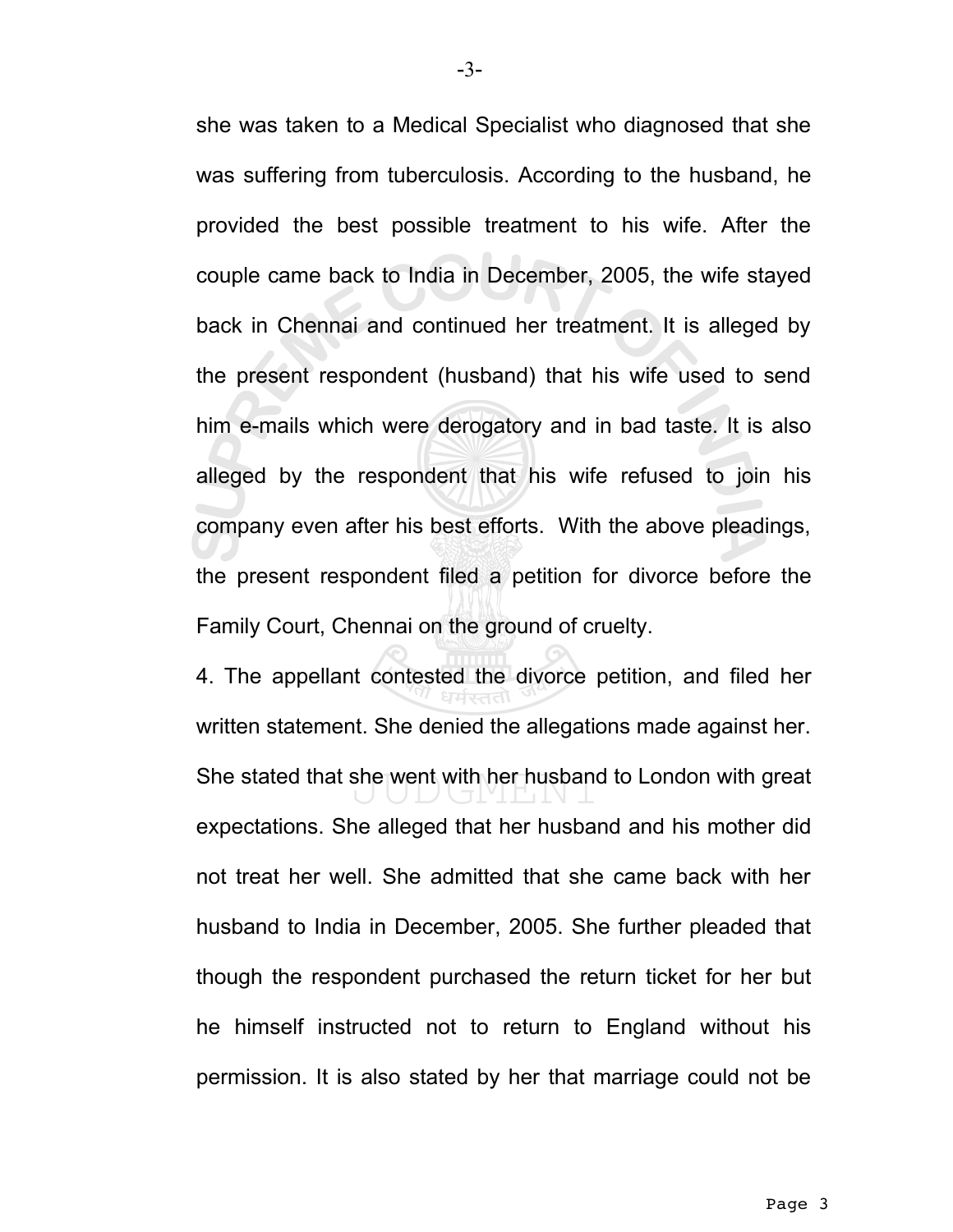consummated for the reason that her husband wanted to have children after one or two years of marriage. She did not deny having sent e-mails but stated that she only responded to the respondent as he wanted divorce decree based on her consent. She admitted that she received legal notice from her husband but stated that the allegations therein are false. She prayed for counter-claim directing the respondent to restore the conjugal rights between the parties.

5. On the basis of the pleadings of the parties, the trial court framed the following issues:

> " (1) Whether the petitioner/husband is entitled for divorce on the ground of cruelty ?

> (2) Whether the respondent/ wife is entitled for conjugal rights as prayed for in the counter claim? "

6. The parties led their oral and documentary evidence before the trial court. The First Additional Family Court at Chennai, after hearing the parties vide its judgment and order dated 11.8.2011, dismissed the petition for divorce, and allowed the counter-claim of the wife. Aggrieved by said judgment and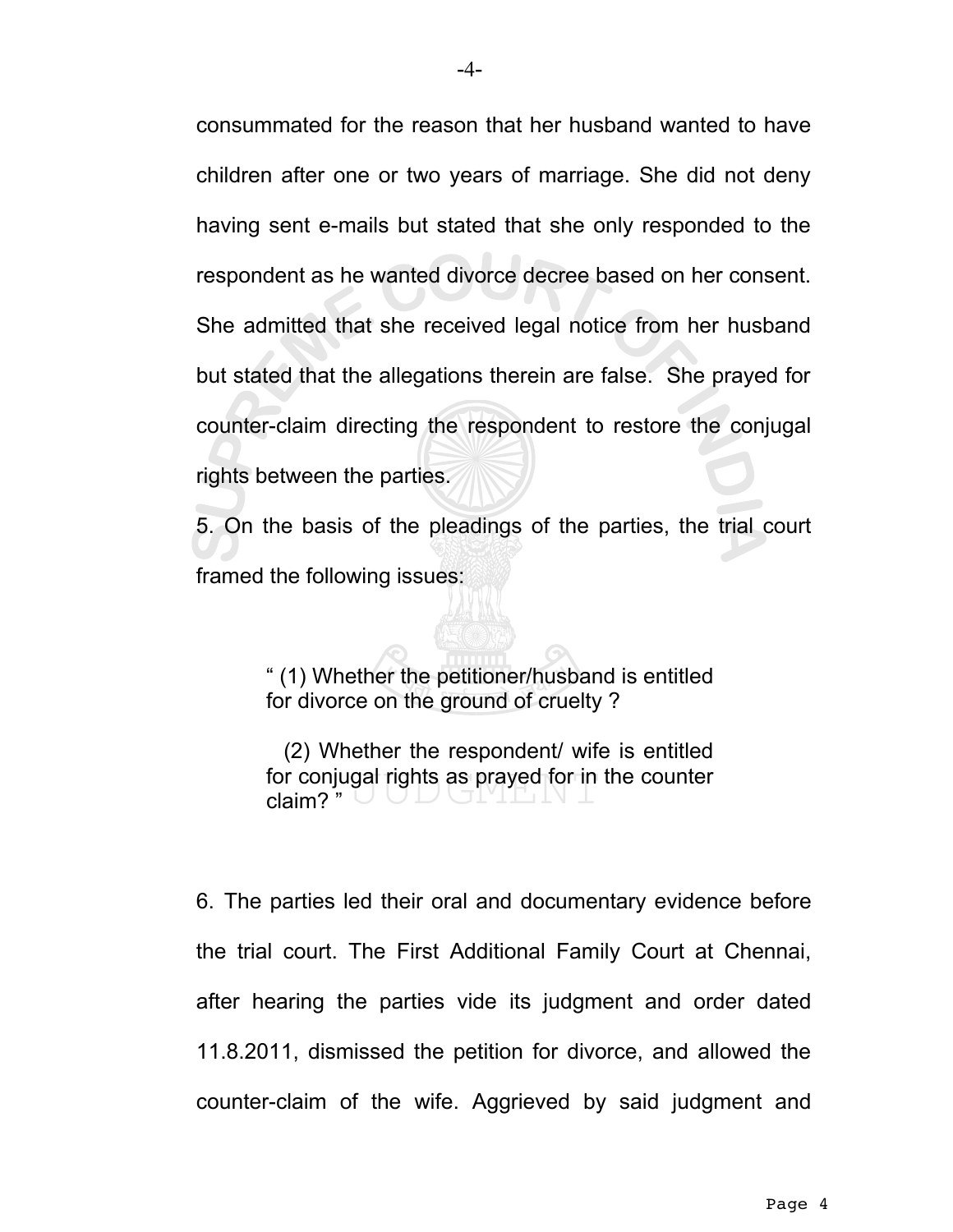order the husband (Karthik Balakrishnan) filed an appeal (CMA No.2862 of 2011 with M.P.No.1 of 2011) before the High Court. The High Court after hearing the parties allowed the appeal, and set aside the judgment and order dated 11.8.2011 passed by the trial court. The High Court allowed the divorce petition, and dissolved the marriage between the parties. Hence, this appeal with special leave petition before this Court. 7. We have heard learned counsel for the parties, and perused

the papers on record.

8. Admittedly, the appellant got married to respondent on 6.4.2005. It is also admitted that there is no issue born out of the wedlock. This Court has now to examine whether the High Court has rightly come to the conclusion or not that the husband was treated with cruelty by the wife, if so, is he entitled to decree of divorce.

9. On going through the evidence on record, we find that the husband (petitioner before the trial court), in his evidence has narrated in detail, the incidents of alleged cruelty suffered by him. The relevant paragraphs from the statement of the husband are being reproduced below: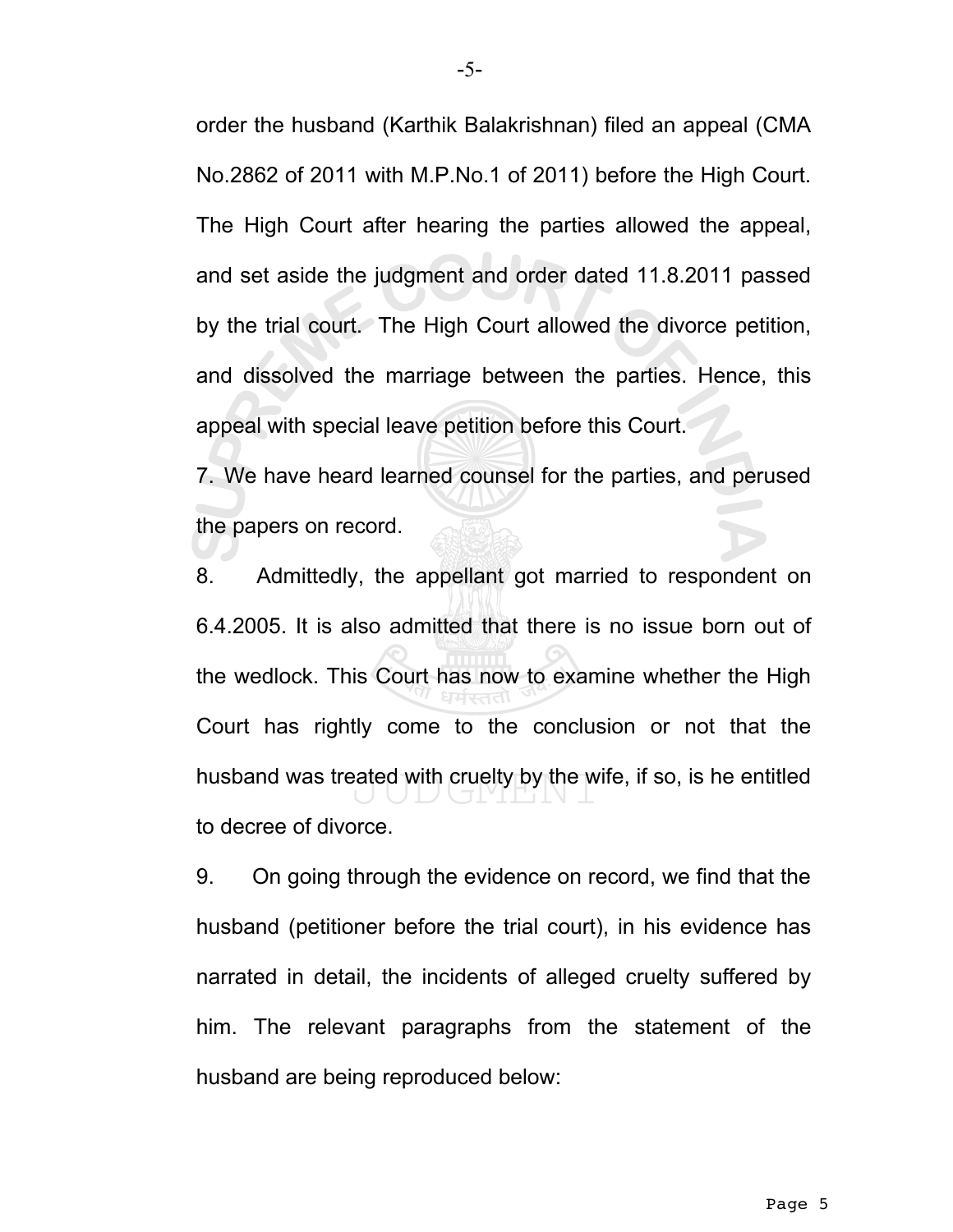" **7)** …… the marriage was solemnized on April  $6<sup>th</sup>$  2005, as stated above. But quite surprisingly, the respondent was very moody did not speak at all throughout the wedding day. The respondent was not even interested to pose for photographs, along with me. What more worried me was that even for wedding lunch, the respondent had to be convinced to sit next to me to have lunch. Initially thought that this was because she was put in a new atmosphere. However, I could not realize that the respondent was not interested either in my self or the marriage itself.

xx xx xx xx

**8)** …... inspite of the above odd things, I was able to get a visa to UK for the respondent. I further submit that I had made extensive arrangements for the Honey moon to Scotland. Even during the Honeymoon, the respondent was very moody, emotionless and abnormally quiet. I was at loss to understand as to what was hovering around in her mind. However, I was very patiently waiting on the fond hope that things would become normal in due course. However, all my dreams to lead a very happy married life with the respondent were shattered by the intolerable behaviour of the respondent. I further submit that after returning from Scotland to London, I took the respondent to various places so as to make her to become a normal woman, but was taken aback by her sarcastic remarks about the London city itself. The respondent was very lethargic, disinterested and showering lack of interest in any of the events. Only thereafter, I stared thinking that the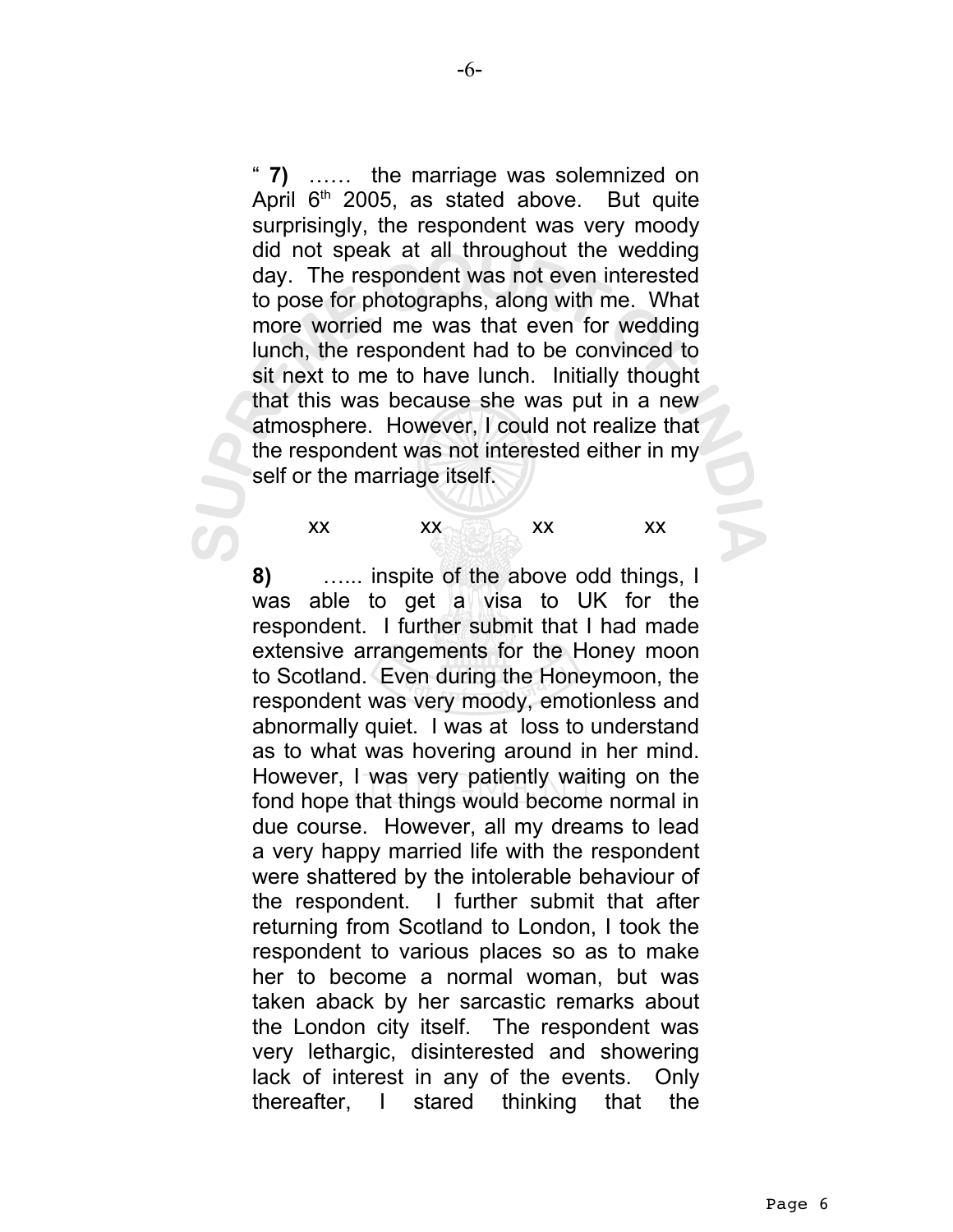respondent was not interested in solemnizing the marriage itself.

xx xx xx xx

**9)** ……..between April, 2005 to December 2005, I could infer that the respondent was always moody, throwing tantrums, showing faces openly, showing anger and hatred insulting me when my self and the respondent were alone and in front others. The respondent reacted violently by getting aggressive and making sarcast remarks or locking herself in the room and stopped talking for days together without any reason. When I questioned about the same, the respondent used to get even more aggressive and shout hysterically and thereafter would start crying. This behaviour became more and more frequent over the time and made it impossible to handle the respondent during such violent outbursts of anger and hatred. The respondent was totally unapproachable and this left me with a deep sense of anguish and material agony. The attitude of the respondent was becoming worse day by day, resulted in pulling of the days with the respondent became a nightmare.

#### xx xx xx xx

**10)**…………..the respondent did not show any intention at all in consummating the marriage. The respondent evinced no interest in having physical contact with me. A times, I myself had tried to have sexual relationship with the respondent as a normal husband would do.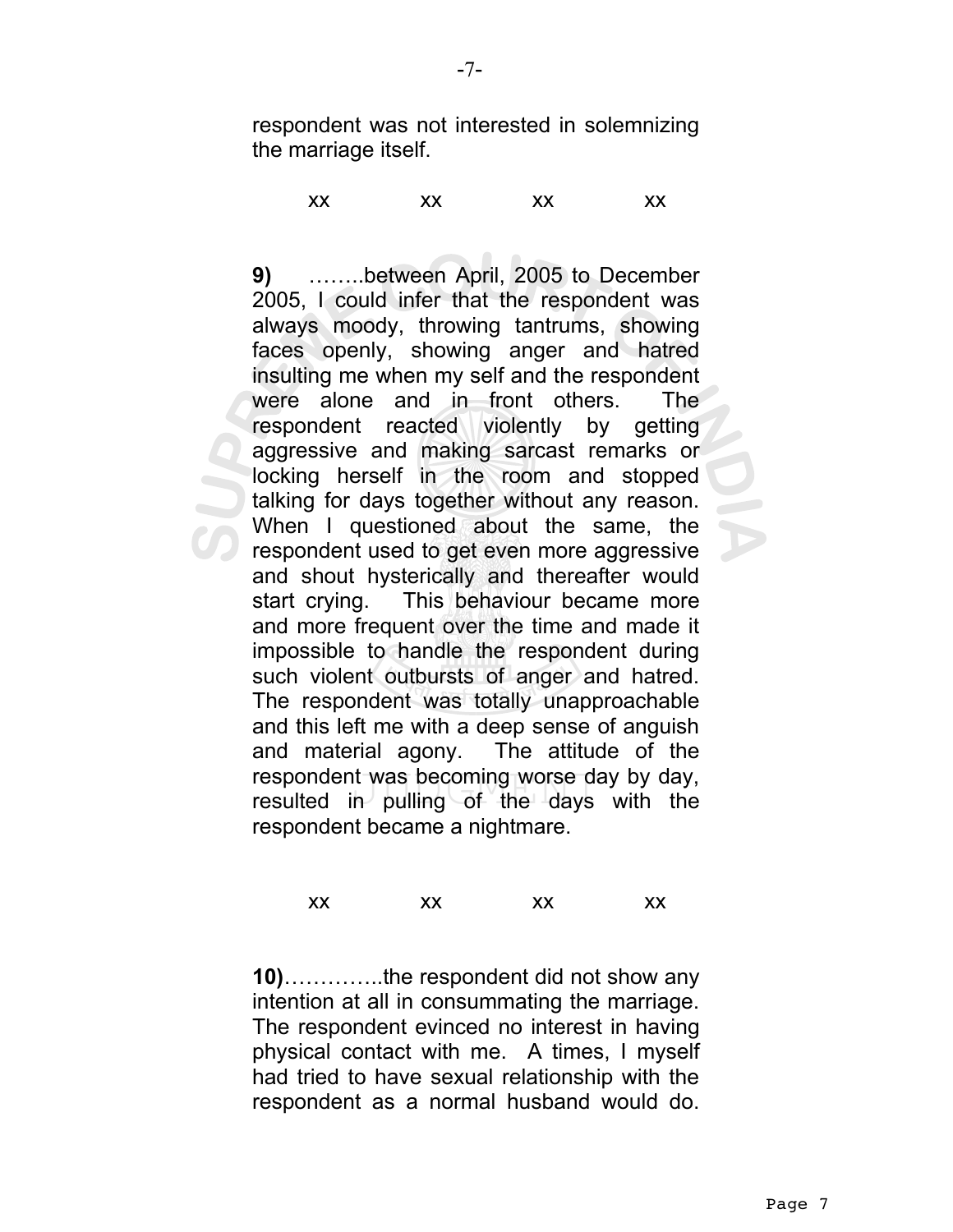However, since the respondent showed no intention, I convinced myself that she would mend her ways. However, there was no attitudinal changes in her life.

# $\mathsf{x} \mathsf{x}$  xx  $\mathsf{x} \mathsf{x}$  xx  $\mathsf{x}$

**13)**………… the respondent deliberately used to wake me up rudely sometimes by even kicking me when I was asleep and used to ask me to talk to her saying that she was getting bored. Without minding the respondent's abominable attitude, I would try to encourage the respondent as possible as I could. Further, the respondent used to bang her head against the walls of the bedroom for no reason and when I asked the reason the respondent would deliberately remain silent, having me spending sleepless nights. This has caused great mental agony and torture to me when there was no fault on me.

#### xx xx xx xx

**17)**…………..during November 2005, the respondent fell sick with high fever. Despite the adamancy, not to take treatment, I took the respondent to a leading specialist who diagnosed that the respondent suffered from Tuberculosis and got-months antibiotic course started in London…….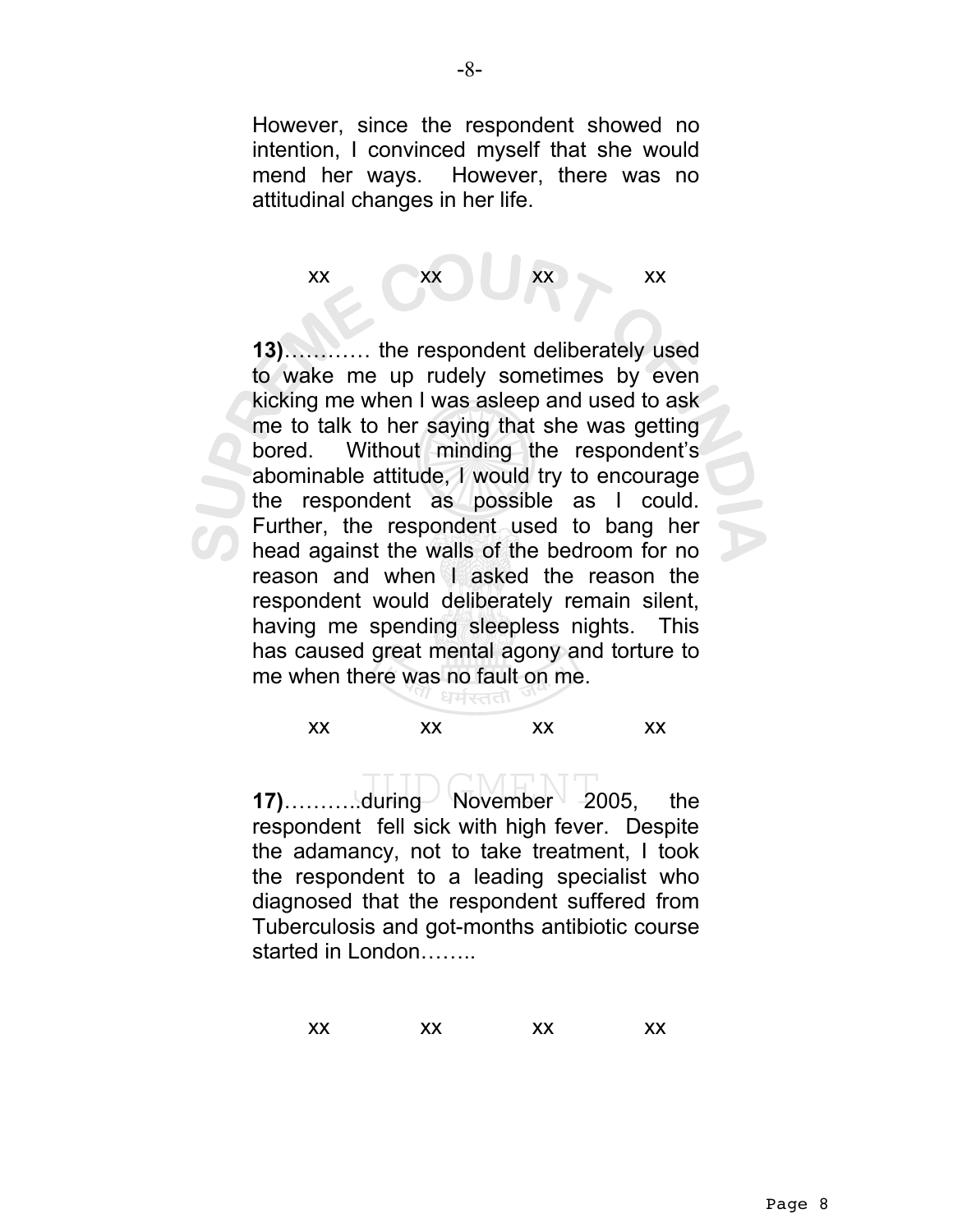**18)**……….. In December 2005, I came down to Chennai with the respondent, took her to my family doctor, who referred the respondent to a top TB specialist. The doctor at Chennai also opined the same as that of the doctor in London and advised the respondent to continue with the antibiotic prescribed by the doctor in London.

xx xx xx xx

**19)**……………..I came back to London, after buying a return flight ticket to the respondent from Chennai to London for July 2006, presuming that the TB treatment at Chennai for the respondent would be completed by this time.

 $\mathsf{x} \mathsf{x}$  xx  $\mathsf{x} \mathsf{x}$  xx  $\mathsf{x}$ 

**20)**…………even though, I was in London, I used to get in touch with the respondent and used to send emails on the fond hope that my unconditional love would make the respondent change her mind and behaviour and make her correct herself. However, the respondent continued to act irritationally and showed anger in all the telephone calls by slamming down the receiver".

धर्मस्तत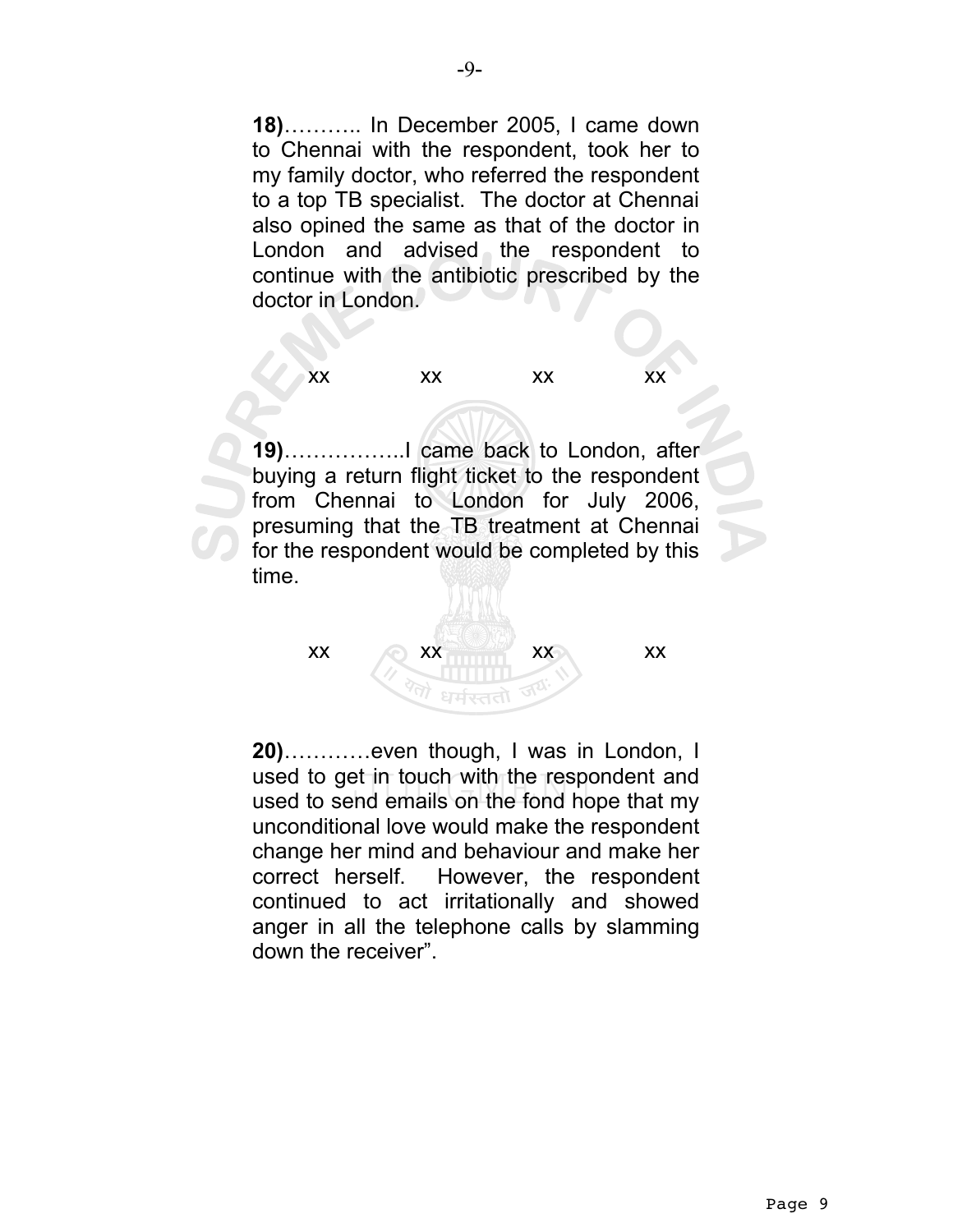P.W.1 Karthik Balakrishnan (husband) who made above statement, was subjected to lengthy cross-examination but nothing has come out which creates doubt in his testimony.

10. The appellant Vidhya Viswanathan had also filed her evidence before the trial court, in the form of affidavit, and she also got herself cross-examined as D.W.1. She denied the allegations made by her husband but in cross-examination she admits that the marriage was not consummated. The relevant portion from her cross-examination is being reproduced below:

.... ... It is wrong to state that normally I used to hit the petitioner by my legs and wake him up and that I used to throw the objects on the petitioner and that through this I had harassed the petitioner physically and mentally. If it is asked that whether the marriage was consummated, no it is not. The petitioner said that we can beget the child after one or two years. I and the petitioner were close. As the petitioner joined the new job he was under stress and tension. The petitioner had thyroid infection frequently. The petitioner said that the starting of the matrimonial life shall be post-poned. It was not taken as an issue. After 8 months of the marriage, I became ill. Hence, I came to Chennai. It is wrong to state that there is no connection between thyroid infection, and the physical relationship and that I am adducing falsely.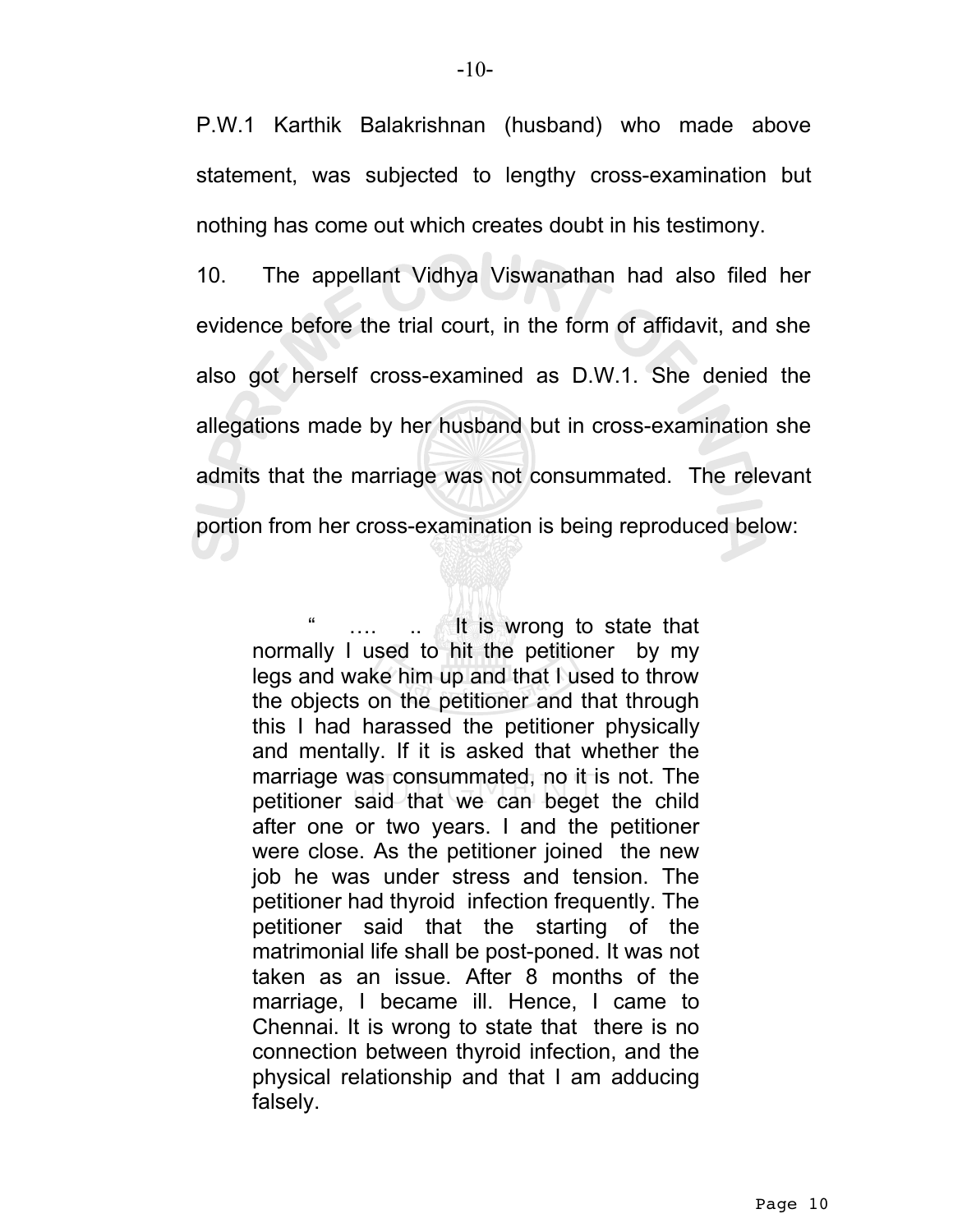xx xx xx xx

My passport is lying with me. It is correct to state that in the passport, a seal is made for visa. If it is asked when my U.K. visa would expire, it is for 5 years.

xx xx xx xx

Before my husband could file this case, I did not file any case for the restitution of conjugal rights. It is wrong to state that as I had no intention to live together, I did not file such a case. "

11. The High Court while rejecting the explanation given by the wife as to why the marriage was not consummated observed as under:

## DGMENT

" 44. It has to be further pointed out that while P.W.1 was cross examined by the respondent, it has not been suggested to P.W.1 that he suggested to the respondent that they should have a child only after two years. Thus it appears that this explanation of the respondent for non consummation of the marriage is only an afterthought. Even assuming for a moment that the appellant wanted to have a child only after two years that does not mean that the appellant and the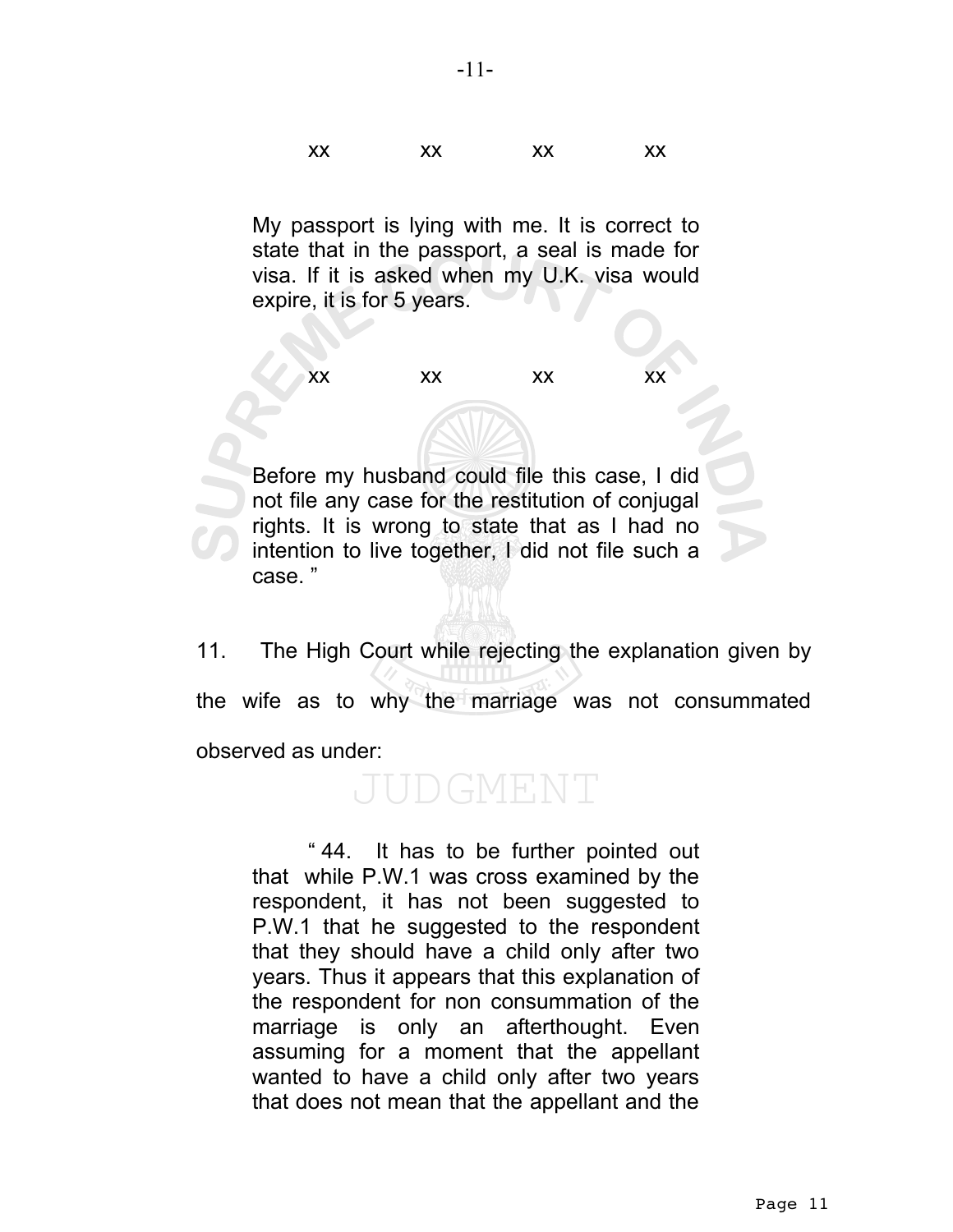respondent cannot and should not have sexual intercourse. Admittedly, both of them are well educated and there are so many contraceptives available and they could have used such contraceptives and avoided pregnancy if they had wanted. Xx xx."

12. Undoubtedly, not allowing a spouse for a long time, to have sexual intercourse by his or her partner, without sufficient reason, itself amounts mental cruelty to such spouse. A Bench of Three Judges of this Court in **Samar Ghosh** vs. **Jaya Ghosh (2007) 4 SCC 511** has enumerated some of the illustrations of mental cruelty. Paragraph 101 of the said case is being reproduced below:

"**101.** No uniform standard can ever be laid down for guidance, yet we deem it appropriate to enumerate some instances of human behaviour which may be relevant in dealing with the cases of "mental cruelty". The instances indicated in the succeeding paragraphs are only illustrative and not exhaustive:

(*i*) On consideration of complete matrimonial life of the parties, acute mental pain, agony and suffering as would not make possible for the parties to live with each other could come within the broad parameters of mental cruelty.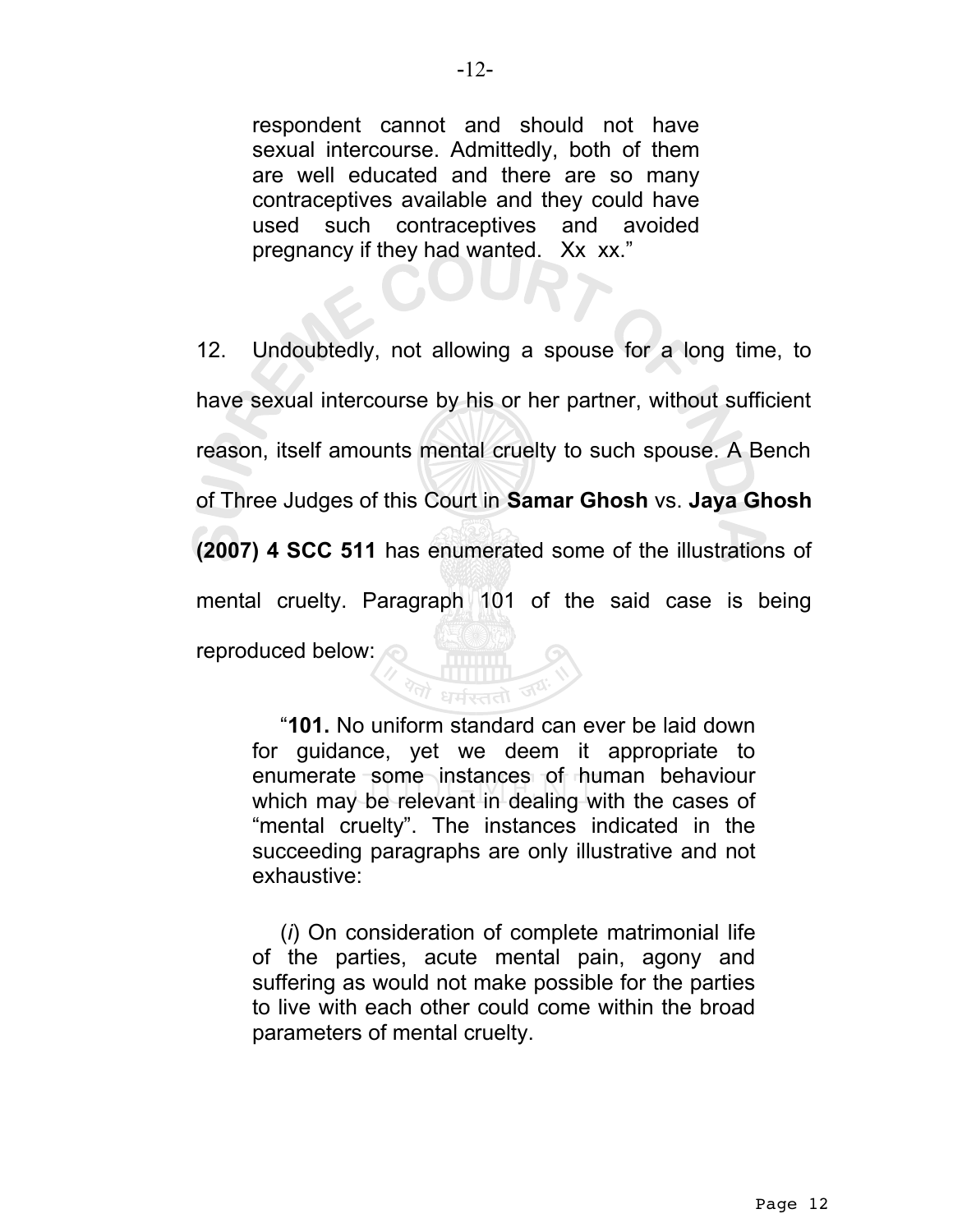(*ii*) On comprehensive appraisal of the entire matrimonial life of the parties, it becomes abundantly clear that situation is such that the wronged party cannot reasonably be asked to put up with such conduct and continue to live with other party.

(*iii*) Mere coldness or lack of affection cannot amount to cruelty, frequent rudeness of language, petulance of manner, indifference and neglect may reach such a degree that it makes the married life for the other spouse absolutely intolerable.

(*iv*) Mental cruelty is a state of mind. The feeling of deep anguish, disappointment, frustration in one spouse caused by the conduct of other for a long time may lead to mental cruelty.

(*v*) A sustained course of abusive and humiliating treatment calculated to torture, discommode or render miserable life of the spouse.

(*vi*) Sustained unjustifiable conduct and behaviour of one spouse actually affecting physical and mental health of the other spouse. The treatment complained of and the resultant danger or apprehension must be very grave, substantial and weighty.

(*vii*) Sustained reprehensible conduct, studied neglect, indifference or total departure from the normal standard of conjugal kindness causing injury to mental health or deriving sadistic pleasure can also amount to mental cruelty.

(*viii*) The conduct must be much more than jealousy, selfishness, possessiveness, which causes unhappiness and dissatisfaction and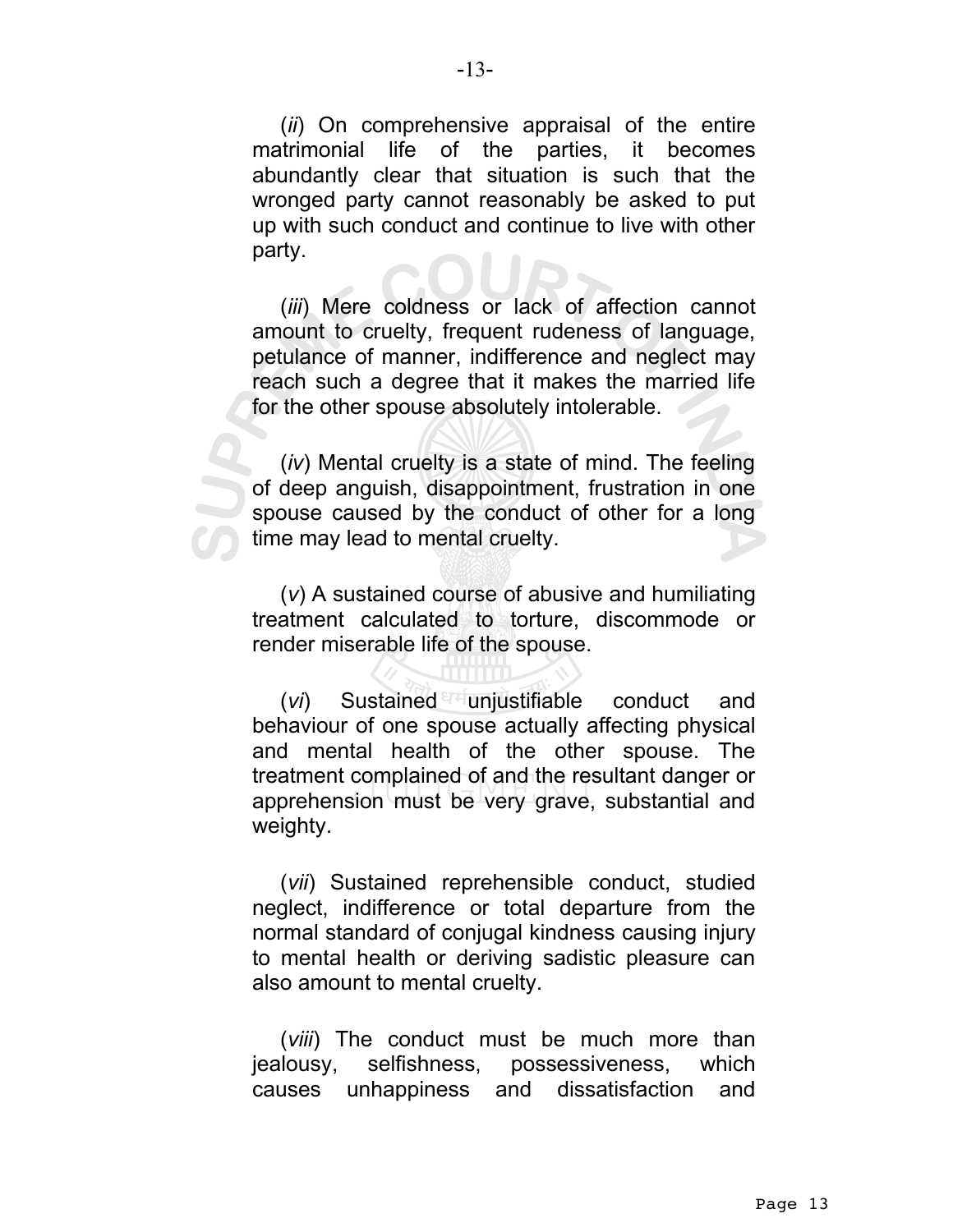emotional upset may not be a ground for grant of divorce on the ground of mental cruelty.

(*ix*) Mere trivial irritations, quarrels, normal wear and tear of the married life which happens in day-today life would not be adequate for grant of divorce on the ground of mental cruelty.

(*x*) The married life should be reviewed as a whole and a few isolated instances over a period of years will not amount to cruelty. The ill conduct must be persistent for a fairly lengthy period, where the relationship has deteriorated to an extent that because of the acts and behaviour of a spouse, the wronged party finds it extremely difficult to live with the other party any longer, may amount to mental cruelty.

(*xi*) If a husband submits himself for an operation of sterilisation without medical reasons and without the consent or knowledge of his wife and similarly, if the wife undergoes vasectomy or abortion without medical reason or without the consent or knowledge of her husband, such an act of the spouse may lead to mental cruelty.

(*xii*) Unilateral decision of refusal to have intercourse for considerable period without there being any physical incapacity or valid reason may amount to mental cruelty.

(*xiii*) Unilateral decision of either husband or wife after marriage not to have child from the marriage may amount to cruelty.

|    |    |    | XX |
|----|----|----|----|
| XX | XX | XX |    |
|    |    |    |    |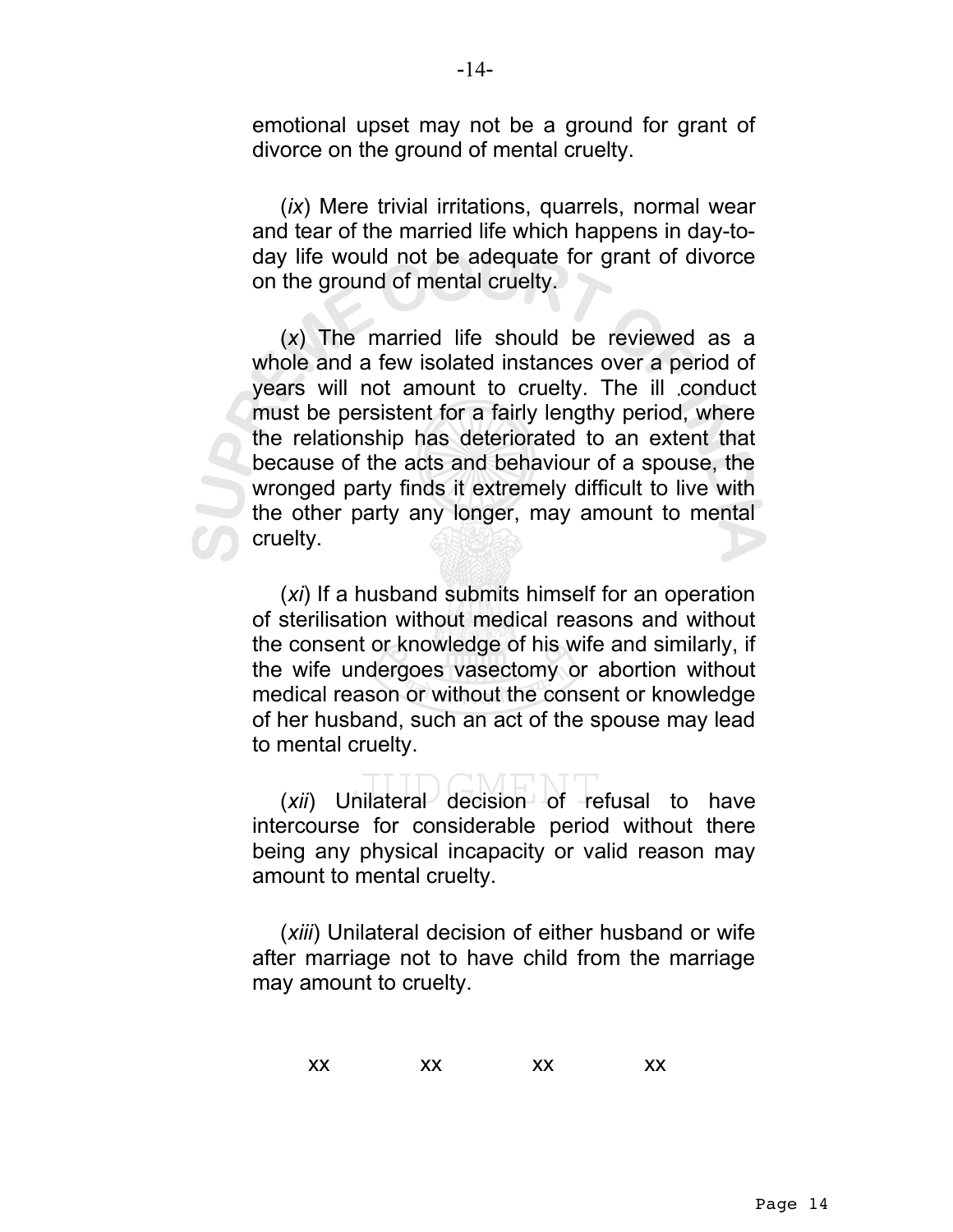The above mentioned illustrations, No. (viii) and (xii) given in **Samar Ghosh** case (supra), support the view taken by the High Court in holding that in the present case the wife has treated her husband with mental cruelty.

13. In **Vinita Saxena** vs. **Pankaj Pandit (2006) 3 SCC 778** regarding legal proposition on aspect of cruelty has made the following observations:

"**31.** It is settled by a catena of decisions that mental cruelty can cause even more serious injury than the physical harm and create in the mind of the injured appellant such apprehension as is contemplated in the section. It is to be determined on whole facts of the case and the matrimonial relations between the spouses. To amount to cruelty, there must be such wilful treatment of the party which caused suffering in body or mind either as an actual fact or by way of apprehension in such a manner as to render the continued living together of spouses harmful or injurious having regard to the circumstances of the case.

**32.** The word "cruelty" has not been defined and it has been used in relation to human conduct or human behaviour. It is the conduct in relation to or in respect of matrimonial duties and obligations. It is a course of conduct and one which is adversely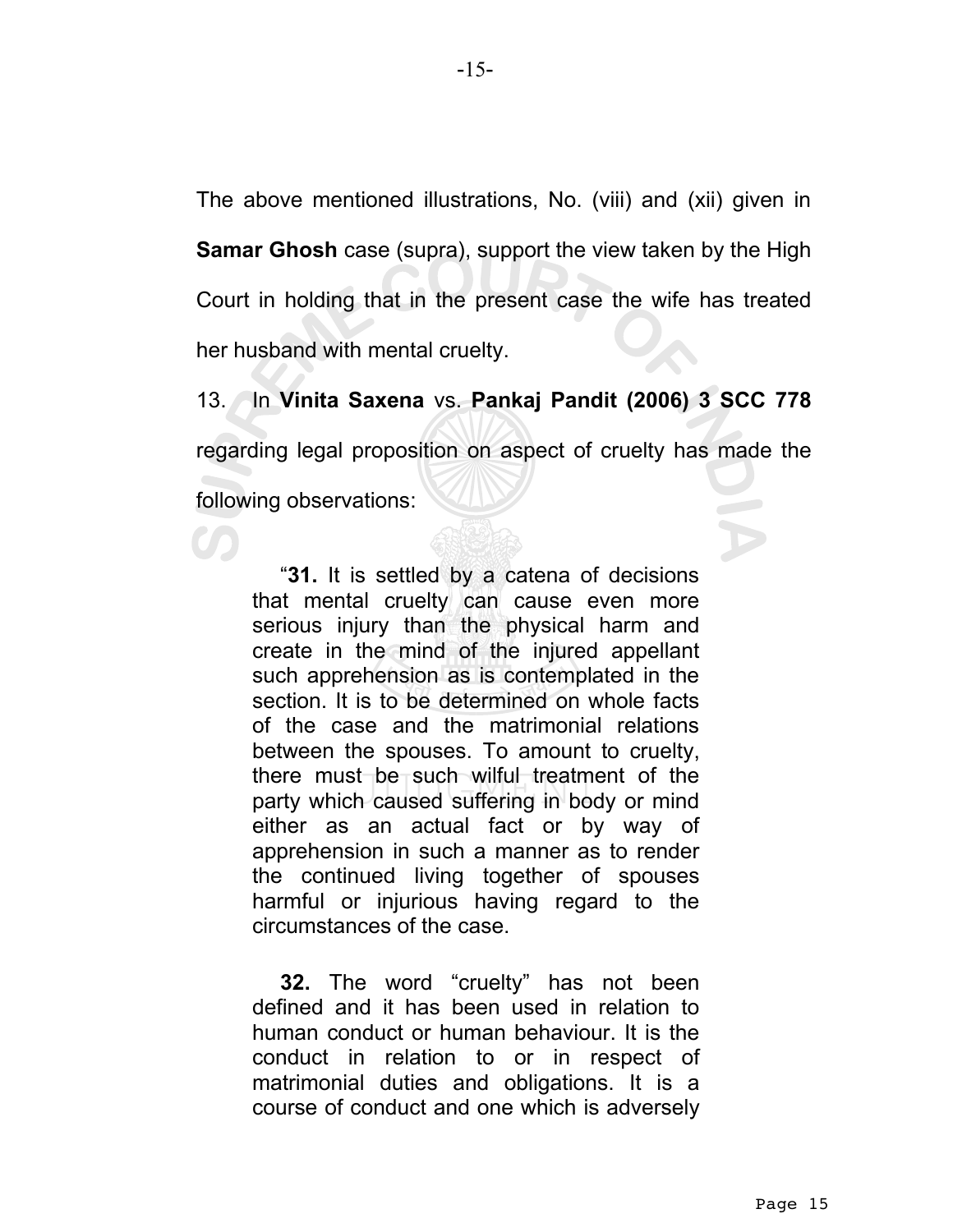affecting the other. The cruelty may be mental or physical, intentional or unintentional. There may be cases where the conduct complained of itself is bad enough and per se unlawful or illegal. Then the impact or the injurious effect on the other spouse need not be enquired into or considered. In such cases, the cruelty will be established if the conduct itself is proved or admitted."

14. In view of the above principle of law laid down by this Court, and having considered the submissions of parties, and the evidence on record, we do not find any ground to interfere with the decree of divorce passed by the High Court on the ground of cruelty. However, we are conscious of the fact that the appellant, as stated by her, was doing a job before her marriage, and she (Vidhya Vishwanathan) has stated as D.W.1 that at present she is not doing any work. As such we think it just and proper to direct the respondent to pay to the appellant (wife) one time lump sum amount of alimony. We are of the view that in the facts and circumstances of the case keeping in mind the economic status of the parties, a direction to the respondent to pay Rs.40 lakhs (Rupees forty lakhs only) as one time alimony to the appellant, would meet the ends of justice, to